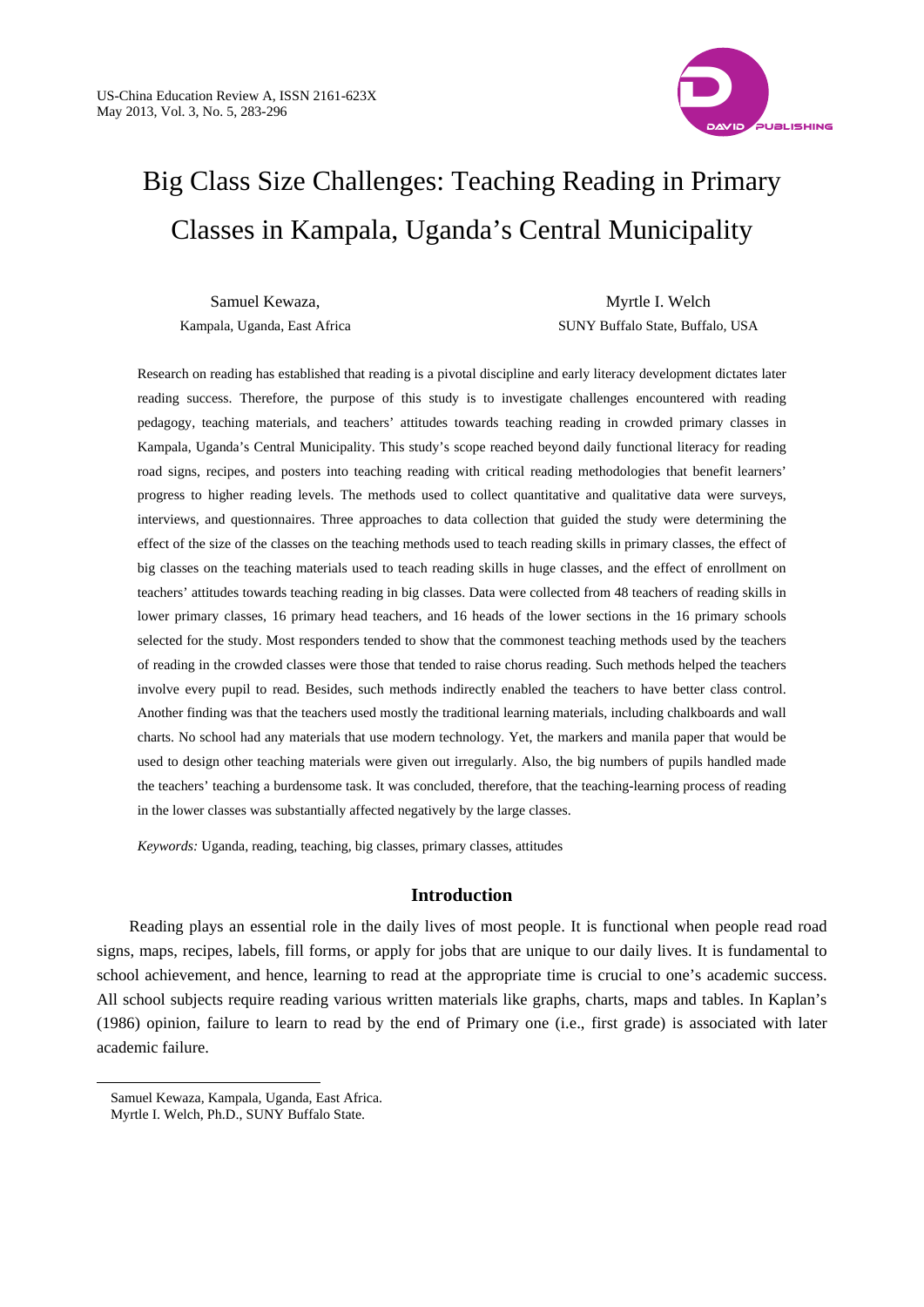Teachers of reading skills have built up and used different methods for teaching reading, sometimes mechanically, in order to help learners overcome the initial difficulty of identifying letters, of recognizing words, and of uttering sounds they represent. Undoubtedly, reading is one of the most effective means of language learning. It expands one's proficiency in the use of the language. It also gives the skills necessary to acquire more knowledge. These skills are difficult to achieve in the big class sizes commonly found in Kampala Central Municipality primary schools.

# **The Statement of the Problem**

The problem addressed by the present study is the challenges of teaching reading to large classes in lower primary in Kampala, East Uganda. A lot of complaints have been registered by both parents and teachers that pupils' academic performance is poor due to inappropriate reading skills demonstrated by those children. For this reason, the parents are anxious that their children should learn to read sooner than later.

What is even more surprising is that unlike in the rural environment, children in Kampala City join Primary one after attaining nursery school education where they grasp the vowel sounds and learn to shape letters among other things. Besides, they have access to readings provided on billboards, TV (television), and advertisements on buildings. In some homes, adults read to children, and they look at pictures in books, or newspaper. It is, therefore, likely that rather than socio-economic factors, the effective teaching of reading in the lower primary in Kampala Central Municipality is challenged by the big class sizes.

# **The Purpose of the Study**

The purpose of the study was to investigate the challenges of teaching reading skills in large primary classes in Kampala Central Municipality. This study will, therefore, establish the challenges working against attaining maximum reading levels attained by children at primary levels.

# **The Scope of the Study**

The study was conducted in selected primary schools in Kampala Central Municipality, Kampala District. It was restricted to lower primary classes in the area focusing on teaching methods, teaching materials used to teach the reading skill and the teachers' attitudes towards reading.

# **Significance of the Study**

The results of the study may be found useful to teachers, school administrators, the MOES (Ministry of Education and Sports) and District Education Authorities, and future researchers. Since it is the teachers who are directly concerned with the instruction of reading in the schools, the study may help them in the choice of reading methods, techniques and learning materials. School administrators may be encouraged to facilitate teachers in teaching reading lessons by providing the necessary material. MOES authorities may see the need for sufficient financial support for procurement of the necessary instructional materials essential for empowering learners to read effectively. Besides, policymaker authorities may plan for reducing the pupil-teacher ratio per school. The study may provoke other researchers interested in finding out more about the reading skill at various levels of learning. Consequently, more scientific knowledge related to reading is likely to be generated.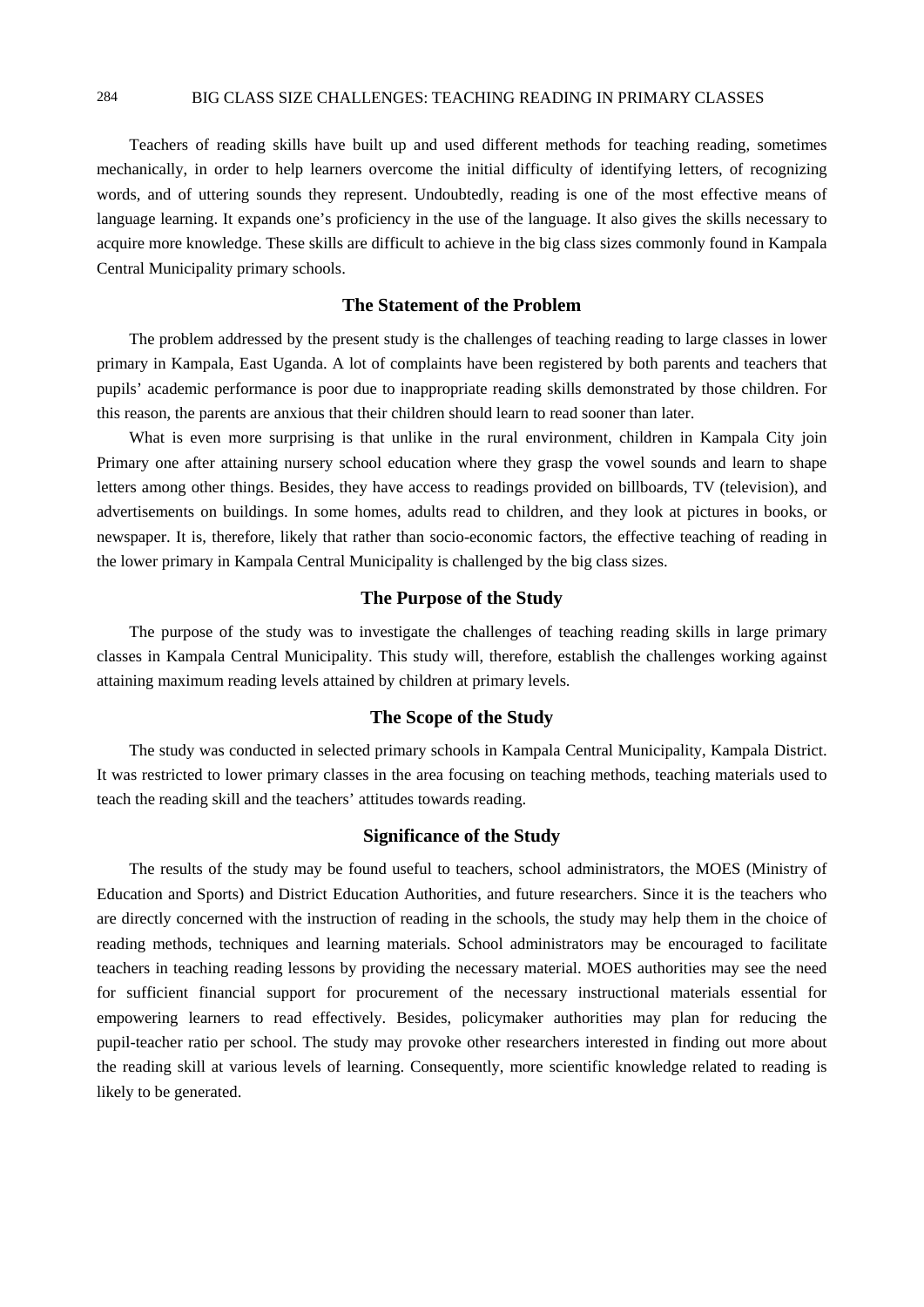#### **Literature Review**

A number of studies have been carried out on reading as an aspect essential to language learning. However, little has been done on matters concerning the effect of big class sizes on teaching the reading skill of pupils in the lower classes. This study, therefore, will bridge the gap but first by making a general review of studies related to the research problem under the following sub-problems:

(1) Big class sizes and teaching methods;

- (2) Big class sizes and teaching materials;
- (3) Big class sizes and teachers' attitudes.

#### **Big Class Sizes and Teaching Methods**

Home experiences have shown that there is a linkage between children's learning to read and their background. According to Smith (1988), schools build on the language learning began at home. Even before children join the spoken language club, parents can encourage reading development by reading to the children, telling them stories, and discussing childhood experiences. This point implies that such parents feel that when the children are exposed to reading early enough in their growth and development, children are likely to acquire the reading skill much earlier than if they were without that experience.

This view is emphasized by Bracey and Leita (1996) that in some homes, children can see from an early age that reading and writing are pleasurable and useful in that people in their families write letters and messages, and read books and newspapers. Thus, each child has an opportunity to participate actively, because each one is taken as an individual who also has the need to read.

The same authors argue that children from homes whose parents are illiterate do not have the advantage of any literature in their homes. They also advise that it is necessary for teaching of reading to help the children from the disadvantaged homes to experience, that what is said, can be written and read, and that reading is the reverse process of decoding words to discover a meaning. In this sense, a teacher acts as a catalyst for learning which requires him/her to assist every learner. But when there are too many pupils in class, some learners may go without this assistance.

Kay (1971) believed that the association of familiar objects with written symbols is an informal way of introducing children to reading and even writing. Thus, in infants' classes, the teacher of reading talks about objects in the classroom and writes out names on labels which are attached to them. This implies that such a method can work if the classroom has various objects against which the teacher can attach labels.

Rosenthal (1987) noted that the complexity of the reading process makes it difficult to learn by only one method. Instead, most teachers of reading adopt a combination of techniques determined by the teacher's own preferences, students' needs, and the instructional materials available. In this regard, the teachers' choice of teaching methods depends on various factors, such as the number of pupils in a class.

Rosenthal (1987) outlined the commonly used teaching programs of reading, such as the developmental methods, the whole language philosophy, the language experience method, phonics instruction, sight words, look-and-say instruction, and individualized reading program. We can infer from the list above that a teacher can apply different methods suitable for his/her class sizes.

Brimer and Paul (1971) argued that grade promotion, curriculum, methods of teaching, and lack of adoption in the present day conditions are resulting more and more in the loss of interest in school learning and even in knowledge of any kind. Farrant (2000) confirmed this when he asserted that bad methods that teachers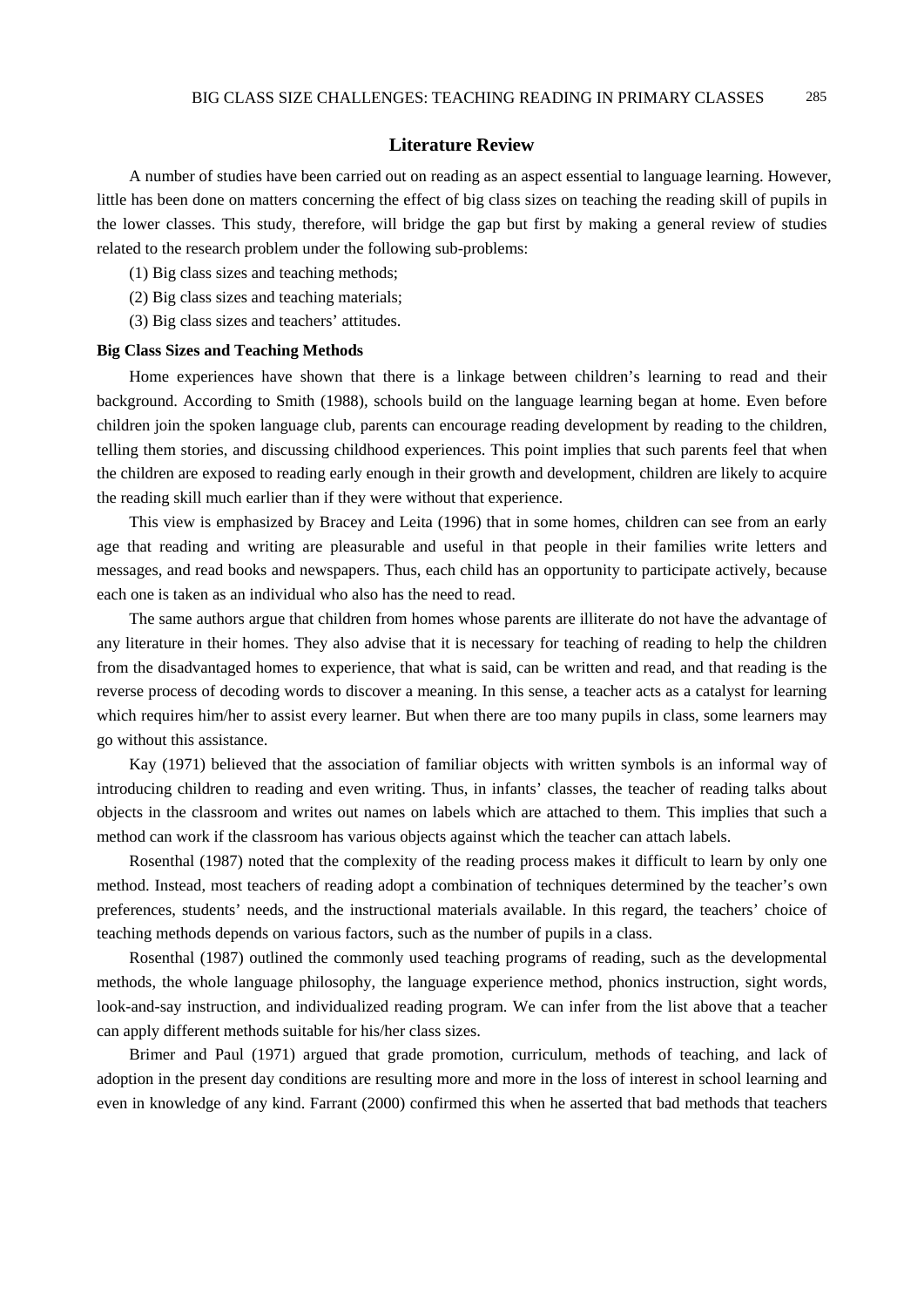use cause learning blockages that are difficult to unlearn and overcome later. The assertion emphasizes the importance of employing proper teaching methods that will result in encouraging the learner to carry on with the required task. However, one wonders if it is possible to do so in a crowded class.

Izizinga (2000) advocated the use of the child-centered method to teach reading. She criticized teachers who assume that they possess the classes and adopt a teacher-centered method of teaching, assuming the role of experts who have to perform all the time. She added that they are probably ignorant that learner-involvement is the key to learning how to read*.* The viewpoints seem to show that teachers sometimes resort to teacher-centered methods to teach the reading skill.

Contrary to the above criticisms, Venkateswaran (1995) pointed out that at low levels, learners can read aloud followed by the whole class orally word by word or sentence by sentence or an individual reads sentence by sentence after the teacher. In this sense, it seems that the teacher guides the learning process by showing the learners how to read.

Welch (2009) asserted that, "Reading is in the mind, not in the mouth" (p. 10). Therefore, this assertion mandates time for silent reading, even in large classes. Welch (2009) contended that read-aloud methods alone can hinder reflective thinking skills. It is through meta-cognitive thinking skills—thinking about one's own thinking—that one conceptualizes what is read.

To emphasize the importance of child-centered methods, Kochhar (2000) asserted that the child is of prime importance. Guiding his/her learning experiences is a second principle of the teaching process. Therefore, the child should begin to learn when he/she becomes purposefully involved in the learning process. However, effectiveness of the methods used in the teaching of reading is quite often eroded by big class sizes. Related to the above is shortage of space where reading can be taught using certain methods. Conveniently, Namatovu (2000) explained that by the time of implementing UPE (Universal Primary Education), classrooms were already full with more than 100 pupils. Already that was too much for a teacher to handle. The rooms and the seats remained the same. Thus, some children were forced to sit on the floor.

It can be inferred from Kochhar that those pupils who are forced to sit on the floor feel portable, and hence, cannot concentrate on what is being taught. The researcher felt that all these problems might be affecting the acquisition of the reading skill of the pupils in the lower classes. To ascertain this, an investigation was essential.

# **Big Class Sizes and Teaching Materials**

After the implementation of UPE, teaching materials in schools worsened. Kanyike (1998) revealed that working space, furniture, library space, storage spaces, sanitation facilities, water supply, and instructional materials have either not been available in schools or accessible to pupils. This viewpoint seems to show that the shortage of materials was in short supply although the enrollment was high.

Similarly, Keller (1995) reported that most primary schools are in a poor state of repair with inadequate teaching materials and high proportion of untrained teachers. With such situation, one wonders how the teaching skill can be handled.

Carasco (1996) also emphasized that although schools had received books in previous years, the books were still not being used in classrooms. Carasco (1996) revealed that teachers reported that the failure to use instructional materials was one of their most serious adverse classroom experiences. In view of the above, it appears some materials that would be used to teach the reading skill are not given out to teachers of reading.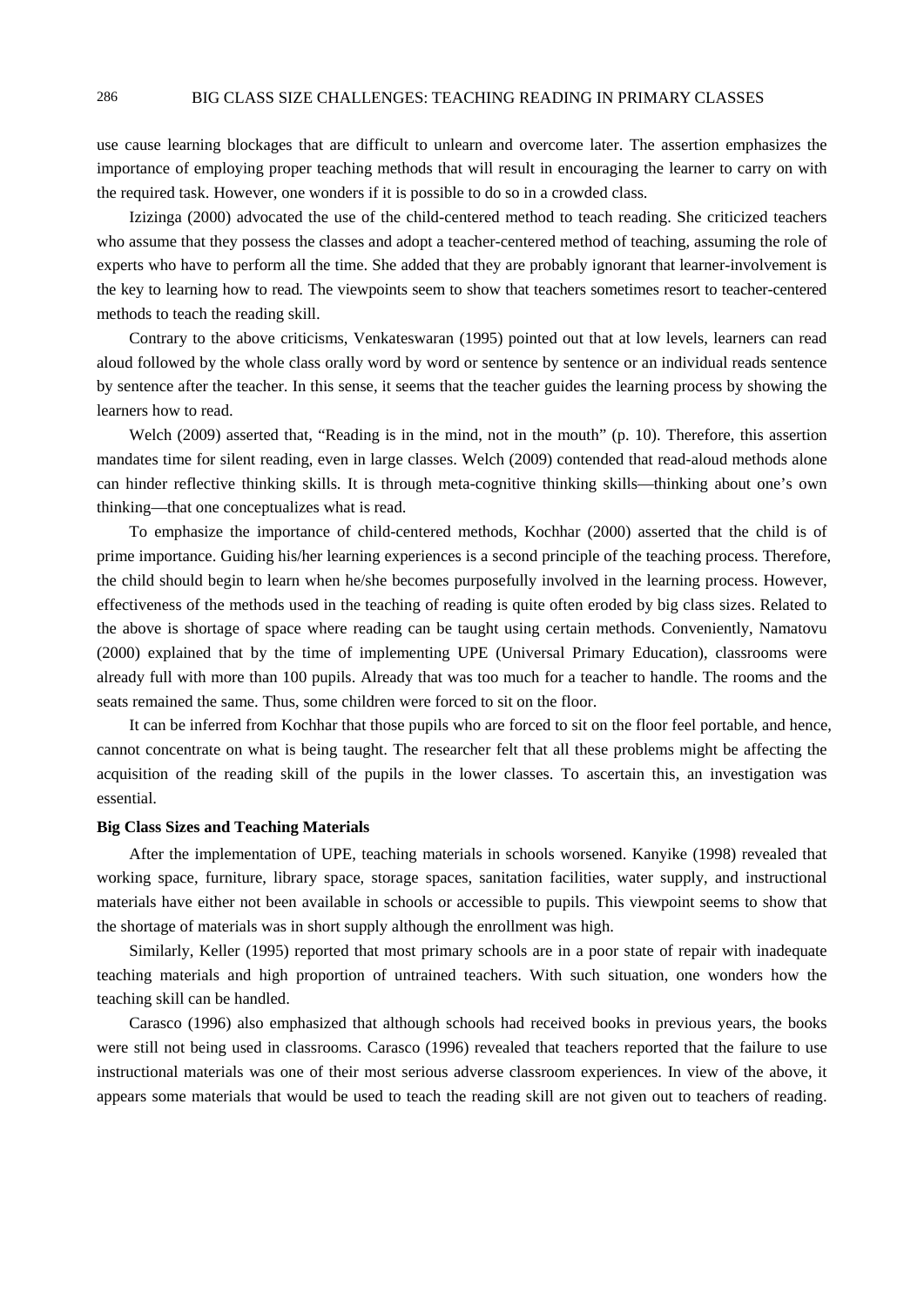Also, the MOES attests that instructional materials, such as textbooks are inadequately and inappropriately managed in government primary schools.

The implication of the above statements shows that government primary schools lack instructional materials that would facilitate the teaching of the reading skill. In 1996, the California Department of Education suggested that a balanced comprehensive early literacy program must embrace a variety of reading materials including environmental print, magazines, newspapers, and reference materials, works of fiction, and non-fiction and technology.

The same department explained that such materials can be divided into three categories to facilitate good readability: reading aloud, instructional reading, and independent reading. In this regard, it appears that teaching the reading skill is difficult for the teacher who experience lack of such materials.

A number of educationists have expressed the shortages of scholastic and instructional materials almost at all levels of education. Odada (1997) observed that besides having inadequate trained staff members, lack of textbooks and scholastic materials in secondary schools were among the major drawbacks in the teaching of history. Similarly, Manana (1992) found out that there is a serious inadequacy of basic instructional materials for social studies in Primary Teachers' Colleges. It appears that even the teachers who are trained to teach the reading skill are not exposed to certain aspects of using teaching devices since the teachers' colleges also wish for the instructional materials.

Further, the benefits that would accrue from the use of teaching materials like the ones stated by Mulima (1990) are not achieved. They state that teaching materials help the pupils to use more than one sense in learning. Learning is more effective if the impression on the sense is more vivid, arresting or striking. Thus, the more senses used in learning, the greater is the impression made on the mind and consequently the greater the understanding and the longer the retention in the mind of what has been learned (Rowtree, 1988). This view is reinforced by this Chinese Proverb:

I hear and I forget; I see and I remember; I do and I understand.

Essentially, the authors are referring to the use of the ears, eyes, and hands. The learning materials accelerate the rate at which pupils learn besides making teaching and learning interesting and comparatively easy. By implication, if reading teachers employed so many teaching materials, the learners would understand and remember effectively.

From the foregoing observation, the researcher felt that shortages of teaching materials were having an impact on the teaching effectiveness of reading skills in a big class. This is the need for an investigation on the correlation of big classes and teaching materials on the reading skills.

# **Big Class Sizes and Teachers' Attitudes**

While it is important to have various teaching aids for the learners, in a big class, the teacher may find it impossible to provide each child with appropriate materials. UNICEF (Nations International Children's Emergence Fund) (1997) pointed out that parents see the problem of high pupil-teacher ratio from the perspective of teachers not being able to control the class; teachers being overloaded and so unable to give individual attention to a class of over 100 pupils or more. The viewpoint seems to suggest that high pupil-teacher ratios affect the teaching of the reading skills.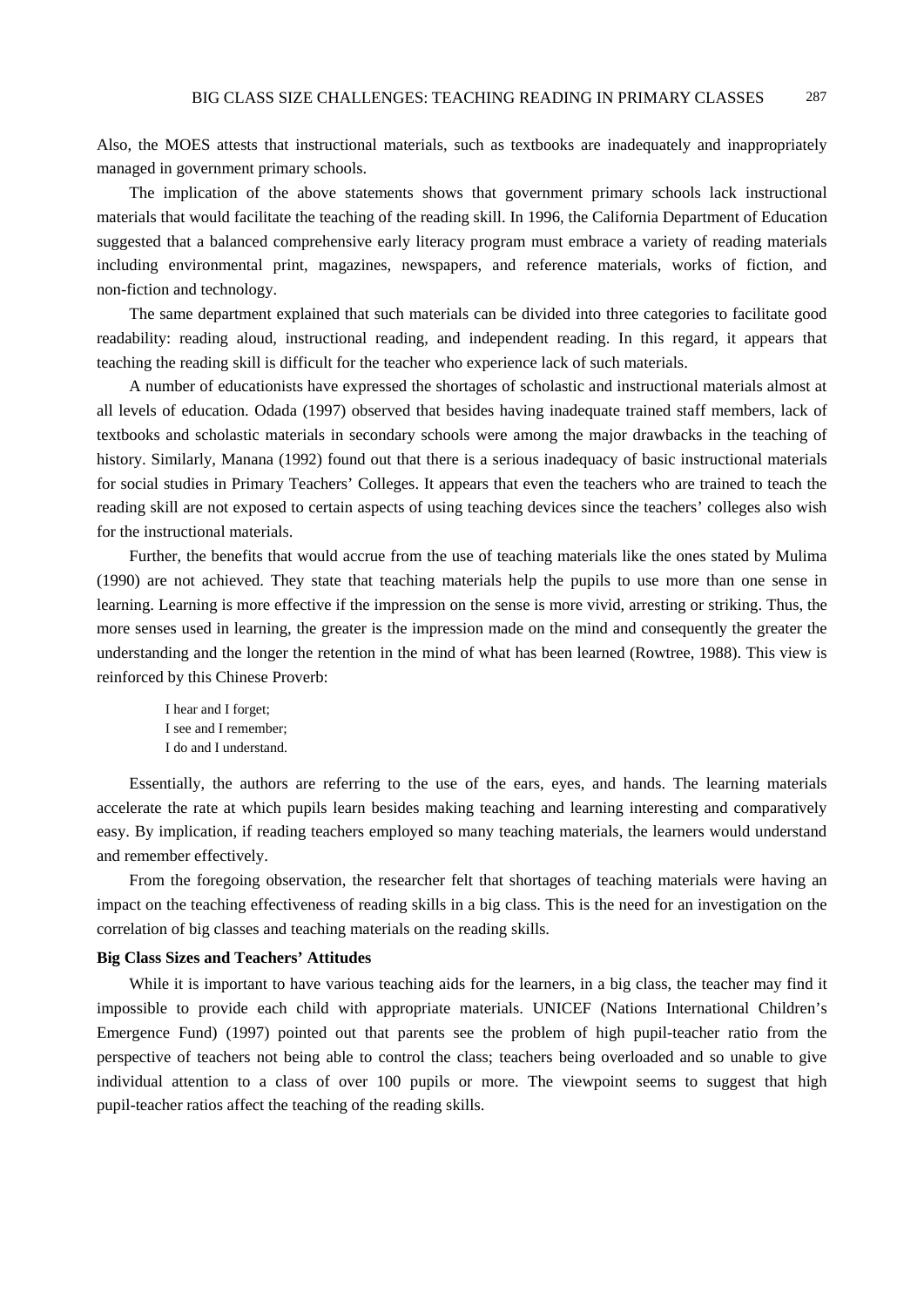# 288 BIG CLASS SIZE CHALLENGES: TEACHING READING IN PRIMARY CLASSES

According to Farrant's (2000) documentation, in a crowded class, there is little participation per pupil supports the foregoing viewpoint. He maintained that it becomes even more difficult to cater for each pupil's needs or individual differences and hence signs of indiscipline will be inevitable especially where the feeling of anonymity by children sets in.

Clearly, big class sizes can be overwhelming to a single teacher whose role in class is multidimensional; that is instructional expert, manager and counselor. Kalinaki (2000) linked poor academic performance to big class sizes. He observed that many schools with high pupil-teacher ratios experience poor performance by students since teachers are thinly spread and the learning conditions are not conducive enough for the children.

The observation above suggests that factors affecting learning like those that originate from the learning environment or the teacher have to be considered for better results of the reading skill. Kyogabiirwe (1991) asserted that the problem of big classes populations have steadily risen while the number of teachers has remained the same. Thus, the lesson here is that there is a noticeable high pupil-teacher ratio whose implications might be affecting the teaching of the reading skill.

According to UNICEF (1997), the rise of pupils per class due to the implementation of UPE affected the discipline of pupils in class. They also observed that the teachers in such classes spend much time on class control and consequently become slow in completing the syllabus. This viewpoint implies that teachers can be overwhelmed by numbers of the pupils during the teaching-learning process of the reading skill.

Contrary to the foregoing claim on numbers, Namatovu (2000) argued that most classrooms, especially in urban areas, were already full with more than 100 pupils per class even before UPE was introduced. She concluded that the number of pupils was too much for a teacher to handle. In this sense, it seems, when UPE was implemented, it worsened the teaching-learning situation not only for the teachers but also the pupils. Therefore, it is likely that the teaching-learning process decreased pupil performance. The teaching of the reading skill is likely to have faced similar problems since the classes are crowded.

# **Methodology**

# **Research Questions**

The research questions are as follows:

(1) To what extent do big class sizes affect the teaching methods used by teachers of reading in lower primary classes?

(2) How do big class sizes affect the use of teaching materials for reading in lower primary classes?

(3) What are the teachers' attitudes towards teaching reading as a subject in big class sizes in lower primary classes?

#### **Research Design**

A cross-sectional survey was used for the study. The method has a number of advantages, such as collecting information once from a random sample that has been drawn from a target population. The target population included teachers, head teachers and heads of the lower primary sections. The study used mainly quantitative methods and a few qualitative ones. Interviews and questionnaires were used to obtain views and opinions from the target group.

#### **Area of Study**

The study was carried out in selected primary schools in Kampala Central Municipality, Kampala District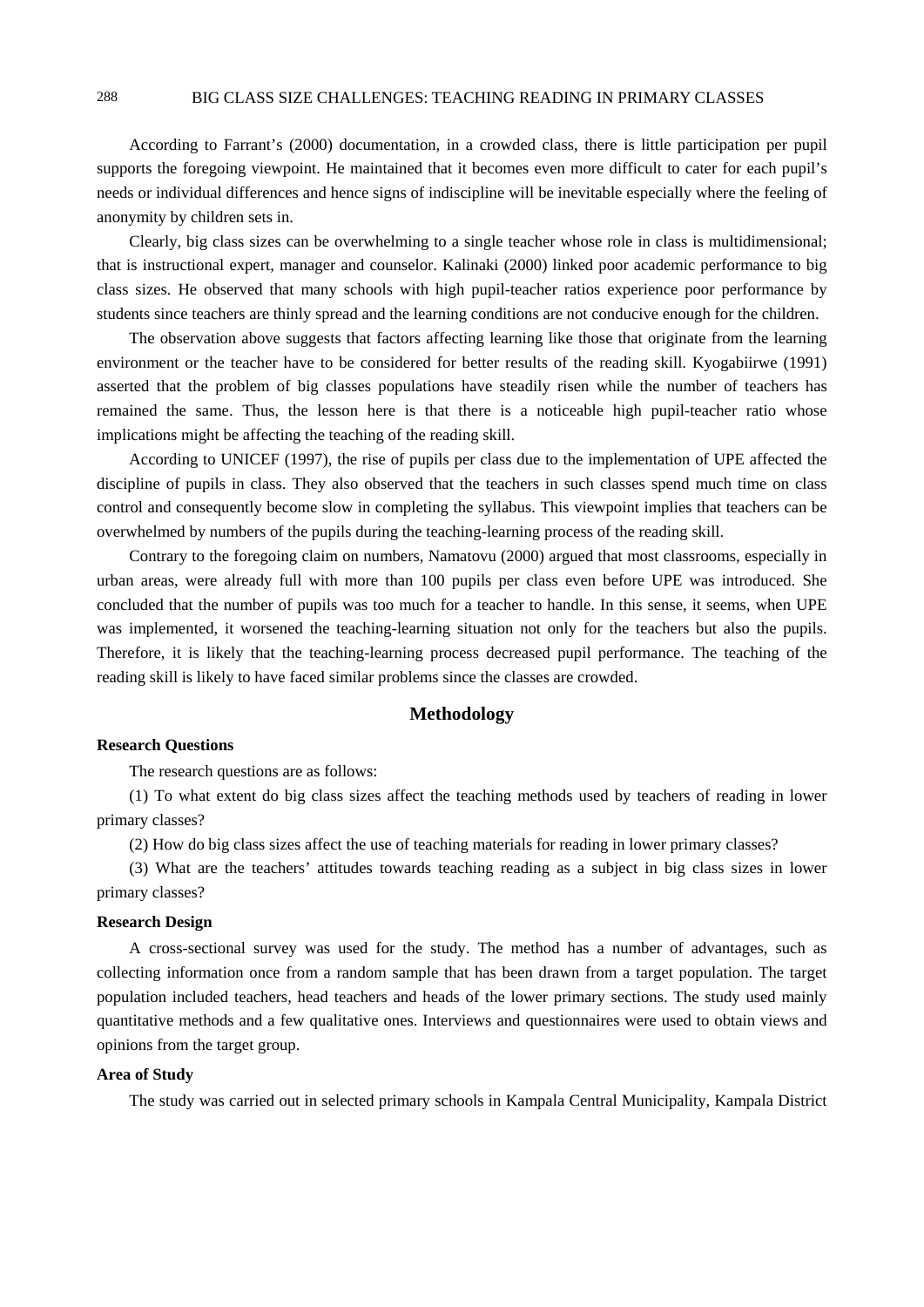(see Appendix A). The area was selected due to the advantages it has. There are very many primary schools of various grades that are close together. Thus, the researcher saved on transport costs and time that would have been used if they were scattered. Besides, the researcher wanted to tap a variety of views and opinions from each grade of school.

# **Selection of Schools**

Due to the presence of many primary schools in the area, the simple lottery random sampling method was used to select 16 schools. A list of all the schools was secured from the area education officer. Then, they were listed down according to their grades. Each school in each grade was then listed on a piece of paper separately folded and put in a container and churned beginning with Grade one schools. Out of the entire Grade one schools, four schools were selected. This exercise was repeated for Grades two, three, and four. The total number of schools is 16.

# **Section of Subjects**

The subjects of the study were in three categories. The first one consisted of teachers of the reading skills in the lower classes in each school that was selected. The expected number from P.I to P.3 in each school was three teachers who were selected purposively because they are directly involved with reading. The total number of teachers is 48.

The second category consisted of the heads of the lower section in each school. Being the immediate supervisors of teachers concerned with reading and advisors to the head teacher, they were included in the study. They too were selected purposively. The total number of heads of lower section is 16.

The third category was the head teachers. They do the administrative work in the school and are expected to be the immediate advisors to the education local authorities. Therefore, they are directly responsible for the effective teaching of reading in their schools. They were selected purposively. The total number of head teachers is 16 (see Table 1).

# Table 1

#### *Sample Size*

| Name of school            | Code     | No. of head teachers | No. of teachers | No. of heads of lower school |
|---------------------------|----------|----------------------|-----------------|------------------------------|
| (i) Buganda Road P/S      | A        |                      |                 |                              |
| (ii) Bat Valley P/S       | B        |                      |                 |                              |
| (iii) Kyagwe Road P/S     |          |                      |                 |                              |
| (iv) Nakasero P/S         | Ð        |                      |                 |                              |
| $(v)$ East Kololo P/S     | E        |                      |                 |                              |
| (vi) Kamwokya K.C.C P/S   | F        |                      |                 |                              |
| (vii) Nakivubo Settlement | G        |                      |                 |                              |
| (viii) Arya P/S           | Н        |                      |                 |                              |
| $(ix)$ Kitante $P/S$      |          |                      |                 |                              |
| (x) Shimoni Dem.Sch.      |          |                      |                 |                              |
| $(xi)$ Rhamgharia P/S     | K        |                      |                 |                              |
| (xii) Nakivubo Blue P/S   |          |                      |                 |                              |
| (xiii) Muslim Girls P/S   | M        |                      |                 |                              |
| (xiv) Old Kampala P/S     | N        |                      |                 |                              |
| $(xv)$ City Parents $P/S$ | $\Omega$ |                      |                 |                              |
| (xvi) Nabagereka P/S      | P        |                      |                 |                              |
| Total                     |          | 16                   | 48              | 16                           |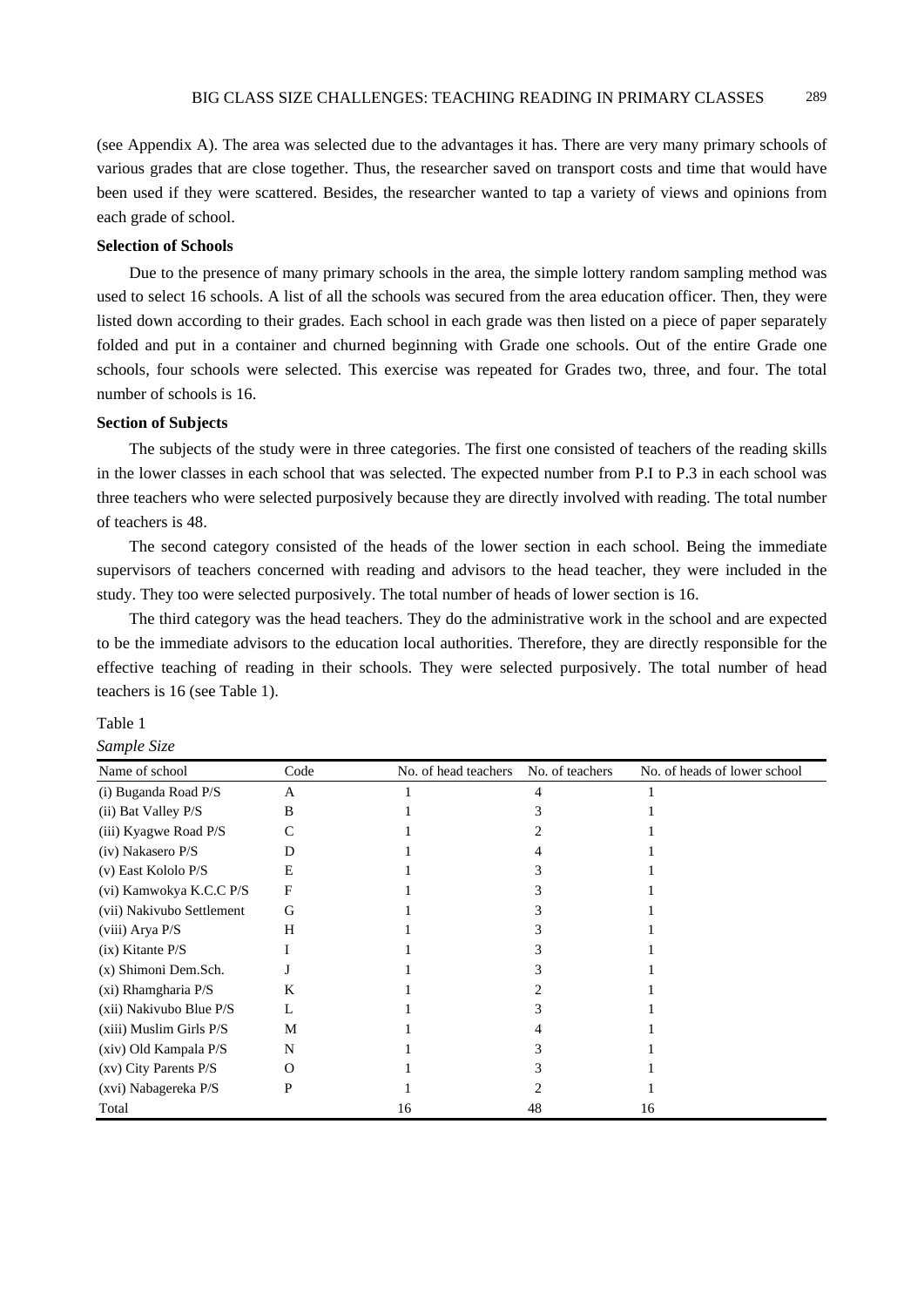# **Instruments of Data Collection**

The questionnaire was the main instrument for collecting data from teachers. It consisted of both closed and open questions. Questionnaires were adopted for these reasons:

(1) They are convenient for collecting data from a large sample with a short-time;

(2) They give the respondents freedom to give frank answers to sensitive questions especially, if they are not asked to disclose their names;

(3) Respondents can answer questions during their free time.

#### **Observation**

The researcher made direct observations of the way classrooms are organized for reading lessons and the teaching materials used. This helped the researcher to verify and consolidate information that had been gathered through oral interviews and questionnaires.

# **Oral Interviews**

The researcher carried out interviews with head teachers and heads of the lower sections of each of the selected schools in order to obtain supplementary information to that collected through an oral, interview guide and a questionnaire. The researcher visited the schools and offices physically to deliver the questionnaires. Interviews with head teachers and heads of the departments were conducted in their offices during predetermined convenient times.

#### **Data Analysis**

The main procedure of analyzing data was by using descriptive statistics. Data were grouped into themes with descriptive tools, such as frequencies and percentages. All data from oral interviews, observations and questionnaires were subjected to content analysis and then reported in a narrative form. Thus, both the quantitative and qualitative techniques for analyses were used in order to cover as much as possible the views and opinions the subjects were willing to provide.

#### **Results**

The results from analyzing the challenges of teaching reading in large classes in primary levels in Kampala Central Municipality are as follows.

# **Research Question One**

The question sought to establish how big class sizes affect the teaching methods used by teachers in lower primary classes. In order to test this question, Section A of the teachers' questionnaire and the interview guide for head teachers and heads of lower sections were used.

Results showed that all teachers handled reading as a subject on a daily basis. They also showed that they were trained qualified teachers. Eighty percent of them were Grade 111 teacher certificate holders, 15% were Grade V, while 5% were graduate teachers. Apart from reading, teachers taught other subjects in the school as summarized in Table 2.

From Table 2, 79% of the teachers who taught Reading showed that they also taught English, 67% of them indicated that they taught religious education, and 63% of them revealed that they taught social studies, too. Forty-six percent of them taught science, while 38% of them taught physical education as well as reading. Therefore, the majority of teachers of reading in the lower classes taught English as well. The researcher wanted to find out which teaching methods they used in teaching reading. So, the results are shown in Table 3.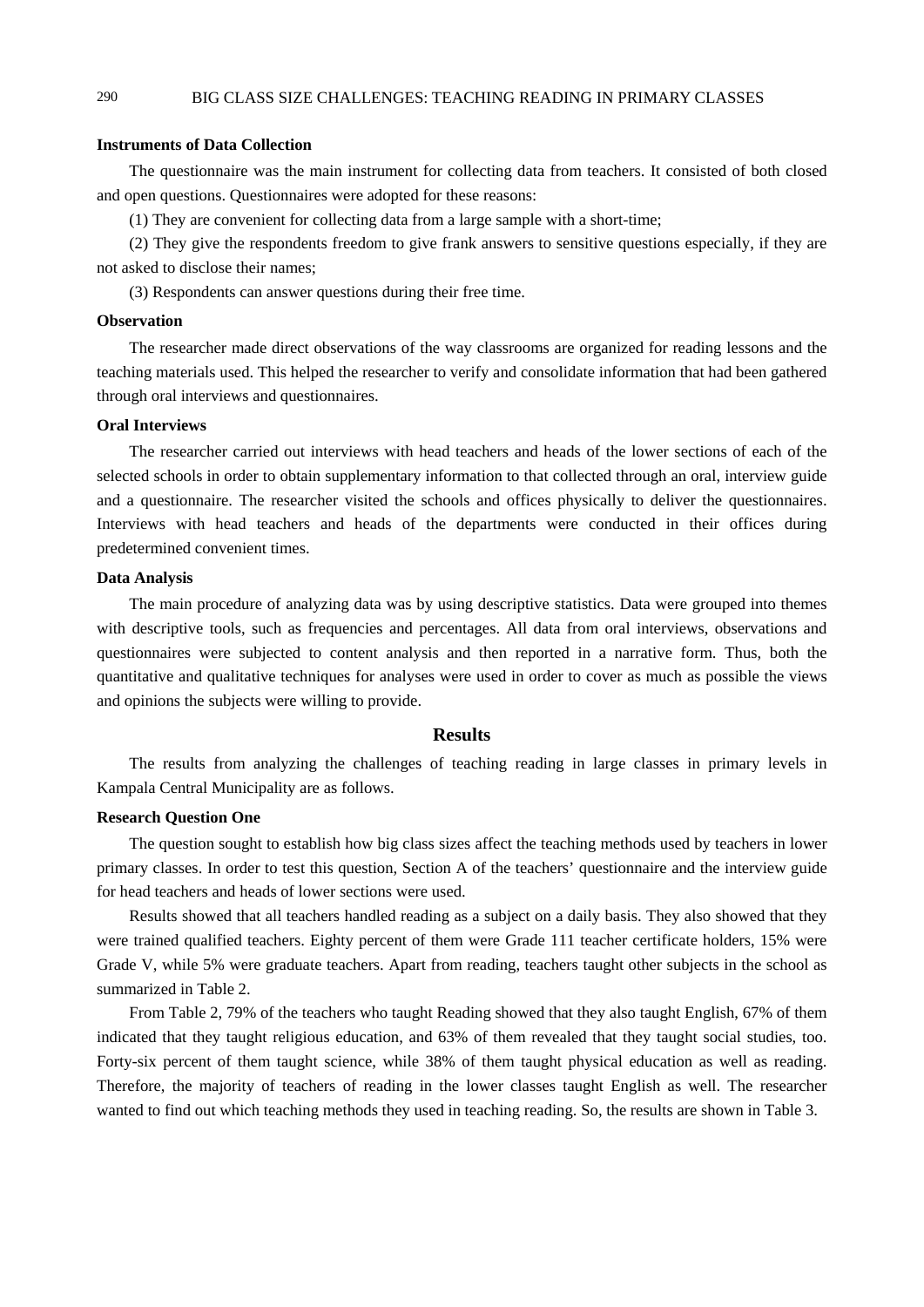Table 2

| Other subject           | <b>Expected frequency</b> | Frequency | Percentage of frequency (%) |
|-------------------------|---------------------------|-----------|-----------------------------|
| (i) English             | 48                        | 38        | 79                          |
| (ii) Mathematics        | 48                        | 21        | 44                          |
| (iii) Science           | 48                        | 22        | 46                          |
| (iv) Social studies     | 48                        | 30        | 63                          |
| (v) Religious education | 48                        | 32        | 67                          |
| (vi) Physical education | 48                        | 18        | 38                          |
| (vii) Music             | 48                        | 20        | 42                          |

*Summary of Other Subjects Taught Besides Reading* 

Table 3

*Summary of Methods Teachers Frequently Use for Reading* 

| Method                                               | Yes | No | Percentage of yes (%) |
|------------------------------------------------------|-----|----|-----------------------|
| (i) The phonic method                                | 31  |    | 65                    |
| (ii) The look-and-say whole-word method              | 40  | 8  | 83                    |
| (iii) The look-and-say sentence method               | 41  |    | 85                    |
| (iv) The alphabet method                             | 26  | 22 | 54                    |
| (v) Telling stories                                  | 17  | 31 | 35                    |
| (vi) Teacher reads to learners                       | 21  |    | 44                    |
| (vii) Pupils read aloud in turns while others repeat | 27  | 21 | 56                    |

According to Table 3, 85% of the teachers noted that they used the look-and-say sentence method to teach reading, 83% revealed that they used the look-and-say-whole-word method, 65% of them showed that they used the phonic method, and 56% of them indicated the method of making pupils to read aloud in turns while others repeat. Only 42% of the teachers revealed that they made pupils read silently. Thus, the majority of the teachers used the look-and-say sentence method.

Concerning whether big classes affect the methods used to teach reading in the lower classes, all the respondents agreed that such classes affected the teaching methods the teacher used. The reasons on which they based their considerations were categorized in Table 4.

Table 4

*Summary of Big Class Limitations on Teaching Methods* 

| Limitation                                                               | Frequency | Percentage of frequency (%) |
|--------------------------------------------------------------------------|-----------|-----------------------------|
| (i) Limitation of pupil-teacher interaction                              | 42        | 86                          |
| (ii) Limitation of pupil-pupil interaction                               | 36        | 75                          |
| (iii) Limitation of teachers' helpful feedback to individual pupil needs | 48        | 100                         |
| (iv) Limitation of testing individual pupils                             | 30        | 63                          |
| (v) Limitation of providing individual motivation                        | 39        | 81                          |
| (vi) Limitation of monitoring pupil's attendance                         | 27        | 56                          |

Results in Table 4 show that all the respondents indicated that in big classes, teachers had limitations of giving helpful feedback to individual pupils. Eighty-six percent of them responded that they had limitations of interacting with the pupils, and 81% revealed they had limitations of providing for individual pupil motivation. Only 56% of the teachers noted that they had limitations of monitoring pupils' attendance. Majority of teachers revealed by 100% that with big classes, it was difficult for a teacher to give helpful feedback to individual pupils.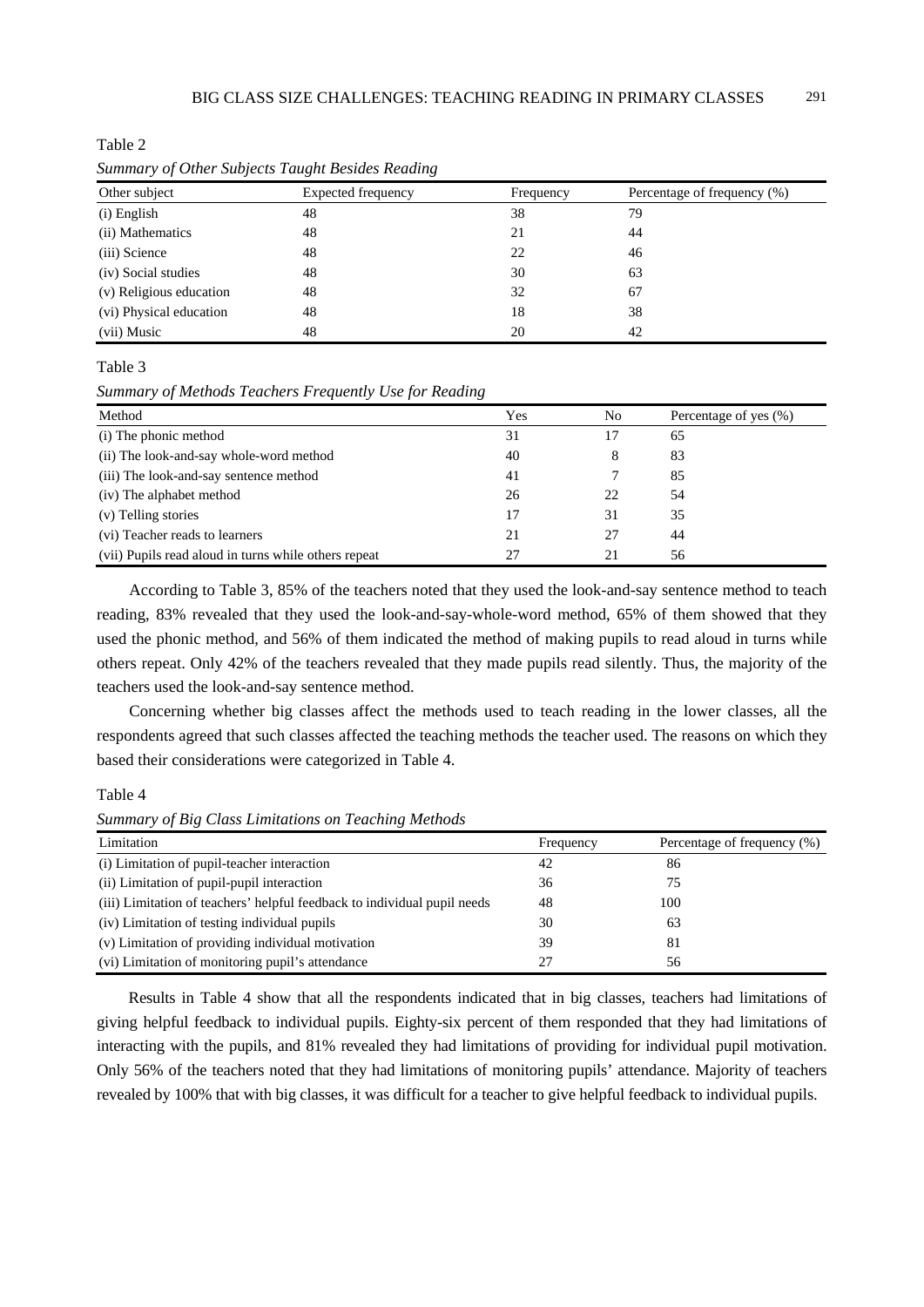# 292 BIG CLASS SIZE CHALLENGES: TEACHING READING IN PRIMARY CLASSES

Concerning whether teaching methods used by teachers of reading influenced pupils to like reading, respondents revealed that if a teacher read aloud to learners in Primary one, the learners feel confident with what they read. Similarly, if a pupil read aloud while other pupils repeated after him/her, the pupils feel confident with their oral repetitions. Besides this, it was noted that the sounds of the letters or words made by the pupils as they learn to read, say through the phonic method are mastered faster than other methods where learning to read is done silently.

Further, results indicated that with big classes, the commonest methods of teaching reading which influence pupils to like reading were those which involve pupils in the reading act. So, the methods where pupils repeat after a leader are very common and enjoyable if well organized by the teacher. Results from oral interviews revealed that there was a reading lesson marked on the class-time tables in the lower classes.

Asked whether the teachers were supervised during the reading lessons, the respondents revealed the results shown in Table 5.

| Frequency of Supervision of Reading Lessons |     |    |                       |
|---------------------------------------------|-----|----|-----------------------|
| Supervision frequency                       | Yes | No | Percentage of yes (%) |
| (i) Everyday                                | 8   | 24 | 25                    |
| (ii) Weekly                                 |     | 27 |                       |
| (iii) Fortnightly                           | 14  | 18 | 44                    |
| (iv) Monthly                                | 27  |    | 84                    |
| $(v)$ None                                  | 4   | 28 |                       |

*Frequency of Supervision of Reading Lessons* 

The results above show that 84% of the respondents supervised teachers of reading monthly, 44% of them supervised them fortnightly, and 25% of them supervised them every day. Only 13% of them did not supervise the teachers of reading. Thus, the majority of the respondents supervised reading monthly. Concerning teaching methods, teachers of reading use to teach reading in the lower classes, the results were similar to those obtained through questionnaires. However, the heads of lower sections in School C and E noted that repeating chorus readings on flash cards were most suitable for primary one because they enjoy doing things in a group. The head teacher of School B noted that various methods would work very well to cater to the mixed abilities and age ranges found in lower classes.

Further results indicated that in big classes, the most convenient method of teaching the reading skill is one which compels all the pupils to participate at the same time. Such methods include identifying group leaders who can read aloud while the group mates repeat after him/her. In one of the oral interviews, one respondent in School G revealed that in infant classes, the pupils enjoy making noise in a group. Hence, methods in reading should enable the pupils to speak, sing, or shout.

#### **Research Question Two**

The question sought to find out how big class sizes affect the use of teaching materials for reading in lower classes. Section B of the teachers' questionnaire and the interview guides were used to obtain the results. The researcher tested different teaching materials that teachers often use in teaching reading. The results are shown in Table 6.

According to Table 6, 100% of the teachers showed that teachers used the chalkboard, 86% used picture cards, 85% of them used wall displays, 81% of them revealed that they used textbooks, 75% of them showed

Table 5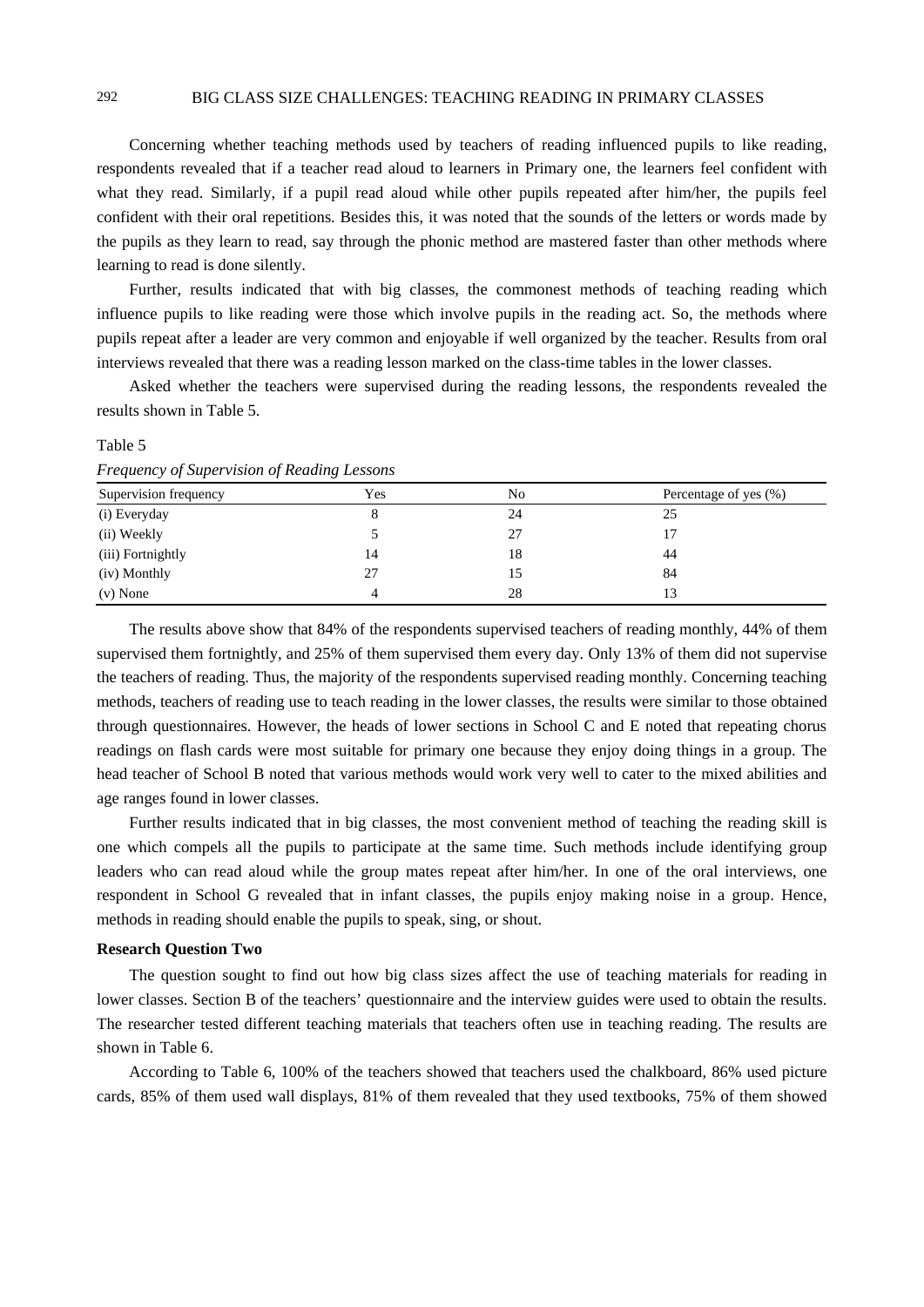that they used jigsaw drawing, and 32% of them indicated that they used photographs. There was no evidence for strips and video recordings. The majority of teachers revealed that they used the chalkboard.

Table 6

*Summary of Teaching Materials Used to Teach Reading* 

| Materials                        | Yes | N <sub>0</sub> | Percentage of yes (%) |
|----------------------------------|-----|----------------|-----------------------|
| (i) Wall displays                | 41  | 9              | 85                    |
| (ii) Chalkboard                  | 48  |                | 100                   |
| (iii) Jigsaw drawings            | 36  | 12             | 75                    |
| (iv) Picture cards               | 42  | 6              | 86                    |
| (v) Textbooks                    | 39  | 9              | 81                    |
| (vi) Film strips                 |     |                |                       |
| (vii) Video recordings or slides |     |                |                       |
| (viii) Photographs               | 15  | 33             | 32                    |

The researcher wanted to find out how the teachers used the teaching materials to teach reading. It was revealed that although materials like manila papers and colored markers were not regularly supplied to them, the few that they got were used by the teachers to design teaching materials for reading if the teachers had the time. Further, the teachers noted that teaching materials influence pupils to like reading. Table 7 shows the themes of the responses which the teachers revealed showing how teaching influences pupils to like reading.

Table 7

*Summary of Role Played by Use of Teaching Materials* 

| Code                                                            | Frequency | Percentage of frequency (%) |
|-----------------------------------------------------------------|-----------|-----------------------------|
| (i) Encourage pupils to interact freely in class                | 42        | 86                          |
| (ii) Act as reinforcement to learners                           | 40        | 83                          |
| (iii) Provide a positive environment for creative discipline    | 39        | 81                          |
| (iv) Enable the pupil to meet his or her individual differences | 37        |                             |
| (v) Attract learners' attention and motivation                  | 48        | 100                         |

Table 7 revealed that the use of teaching materials influences the learners to like reading by attracting the learners' attention and motivation. Eighty-six percent of teachers showed that teaching materials encourage pupils to interact freely in class, 83% of teachers noted that the materials provide a positive environment for creative discipline, and 77% of them showed that the materials enable pupils to meet individual differences. So, majority of all teachers revealed that the use of teaching materials influences the learners to like reading because the learners' attention and motivation is captured.

Results from oral interviews were similar to those obtained from questionnaires. However, most head teachers revealed that teaching materials cannot do much in influencing learning, unless the teacher himself/herself uses them skillfully. One head teacher revealed that it is important for a teacher to stress the important things the pupils can learn from the teaching materials.

Results from observations obtained through the observation guide revealed the state of teaching materials used to teach reading. The results showed that 55% of the teaching materials were appropriate, 25% of the teachers showed that the available teaching materials used to teach reading were inappropriate, and 20% of the teachers noted the materials for reading were not available.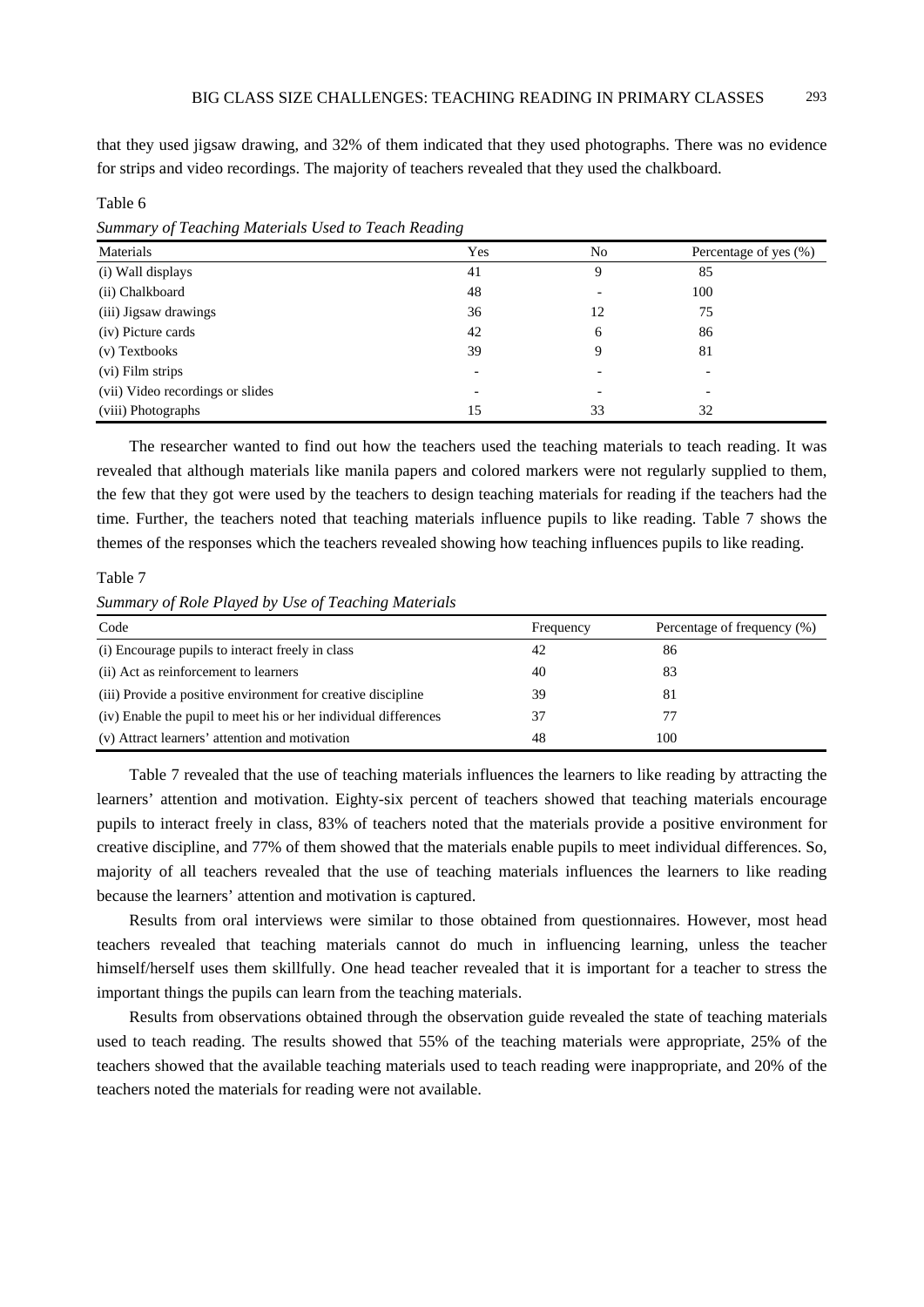# 294 BIG CLASS SIZE CHALLENGES: TEACHING READING IN PRIMARY CLASSES

# **Research Question Three**

The question sought to find out teachers' attitudes towards teaching reading as a subject to big class sizes in the lower primary classes. Section C of the questionnaire interview guide was used. The researcher also wanted to establish the number of pupils the respondents handled per reading lesson. The results are shown in Table 8.

# Table 8

*Summary of Number of Pupils Handled Per Teacher* 

| Number of pupils        | Frequency                | Percentage of frequency (%) |
|-------------------------|--------------------------|-----------------------------|
| (i) less than 50 pupils | $\overline{\phantom{a}}$ | $\overline{\phantom{a}}$    |
| $(ii)$ 50–70 pupils     | 4                        | 8                           |
| $(iii)$ 71–100 pupils   | 30                       | 63                          |
| $(iv)$ over 100 pupils  | 14                       | 29                          |
| Total                   | 48                       | 100                         |

Besides this, the researcher wanted to find out the teachers' attitude towards the class sizes they handled per lesson. The results are shown in Table 9.

#### Table 9

*Teachers' Feelings Towards the Size of Class* 

| Attitude    | Frequency | Percentage of frequency (%) |
|-------------|-----------|-----------------------------|
| Small       | -         | $\overline{\phantom{0}}$    |
| Reasonable  | -         | -                           |
| Crowded     | 36        | 75                          |
| Overcrowded | 12        | 25                          |
| Total       | 48        | 100                         |

Table 9 shows that 75% of the teachers felt their classes are crowded, 25% of them felt that the classes are overcrowded. No teachers indicated that the classes are small or reasonable. Therefore, the majority of teachers felt that the classes are crowded.

Concerning the number of pupils teachers would handle effectively in reading lessons, all teachers indicated numbers between 25 and 50 pupils. It was noted that with such a number, the teaching methods and teaching materials can be appropriately used.

Teachers indicated that crowded classes had a higher incidence of indiscipline cases than the small classes. Yet, if the classes are small, the pupils are easy to manage and their participation will easily be enhanced and monitored. Besides, individual help can be given to pupils easily.

Results from oral interviews revealed that because classes are crowded, there is always a scramble for almost everything. The facilities—seats, textbooks, and space—are always in shortage. Therefore, it is inevitable to punish pupils who tend to be very vigorous while getting those things.

# **Conclusions**

Conclusions were drawn based upon what had been found by the study. Recommendations were made and lastly, possible areas for further study were suggested. From the findings, several conclusions were drawn.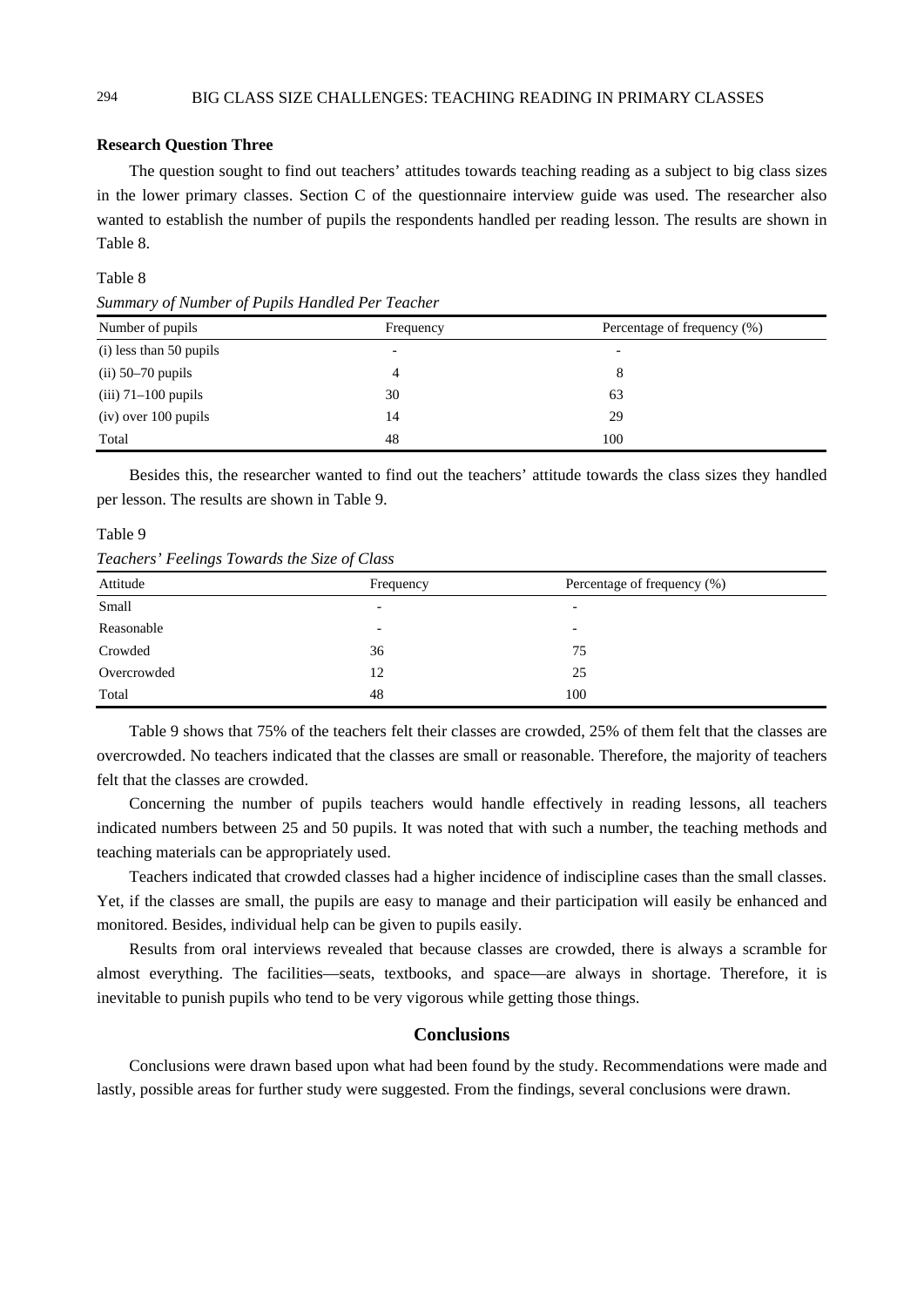Lower primary classes in primary schools in Kampala Central Municipality are crowded classes having between 71 and 100 pupils assigned to one teacher to handle during the teaching-learning process of the reading skills. Therefore, the teaching methods that are often employed are basically those that call for chorus reading in the class.

The teachers of reading use such methods, mainly because they want to curb indiscipline that would arise from pupils who misbehave due to being in a crowded class. Because the classes are crowded, the teachers fail to give individual attention to learners of the reading skills.

The teaching materials that would reinforce use of various teaching methods are also restricted to the traditional ones like wall displays, posters and chalkboard. The supply of manila paper and markers out of which teachers would design teaching aids if teachers got the time was irregular.

The findings revealed that not every pupil's needs were catered to in such crowded classes. Additionally, the teachers felt that there was too much work to handle by a single teacher of the reading skills.

### **References**

Bracey, D., & Leita, P. (1996). *Longhorn reading scheme: Teachers guide*. Nairobi Longhorn Kenya Ltd..

Brimer, M. A., & Paul, L. (1971). *Wastage in education a world problem* (3rd ed.). Paris Geneva UNESCO.

- Carasco, J. (1996). *Universal Primary Education registration monitoring report*. Kampala Ministry of Education and Sports.
- California Department of Education Press. (1996). *Teaching reading*. Sacramento.
- Farrant, J. S. (2000). *Principles and practice of education*. London Longman.
- Izizinga, R. (2000). The teaching of reading in Uganda. In K. Parry (Ed.), *Language and literacy in Uganda*. Kampala. Fountain Publishers.

Kalinaki, K. D. (2000). Giving hope to Ugandan children. *Child Link, 3*(1).

Kanyike, K. L. (1998). What PLE results do not say. *UNEB Newsletter, 6*(6).

Kaplan, S. P. (1986). *A child's odyssey: Child and adolescent development*. New York: West Publishing company.

Kay, N. C. (1971). *Practical teaching*. Ibadan Evans Brothers Ltd..

Keller, B. (1995). *Uganda country file*. Department for East and West Africa Department for Policy and Legal Issues.

Kochhar, S. K. (2000). *Methods and techniques of teaching*. New Delhi Sterling publishing PVT Ltd..

Kyogabiirwe, J. (1991). The effects of large classes on the reading skill in selected Kampala secondary schools (Unpublished master's thesis, Makerere University).

Manana, A. J. (1992). An evaluation of instructional resources for social studies in primary teachers colleges in Uganda (Unpublished master's thesis, Makerere University).

Mulima, S. (1990). *Teaching lower primary*. Nairobi Longman.

Namatovu, I. (2000). Here is the way to improve UPE. *Child Link, 6*(3).

Odada, M. (1997). The teacher and the declining quality of education in Uganda's primary. *UNEB Newsletter, 1*(5).

Rosenthal, N. (1987). *Teach someone to read: A step by step guide for literacy tutors*. London David S. Lake.

Rowntree, D. (1988). *Exploring open and distance learning*. Routledge.

Smith, F. (1988). *Understanding Reading: A Psycholinguistic analysis of reading and learning to read* (4th ed.) Hillsdale, N. J.: Erlbaum.

UNICEF (Nations International Children's Emergence Fund). (1997). *Report on implementing Universal Primary Education*.

Venkateswaran, S. (1995). *Principles of teaching English*. New Delhi Vikas Publishing House PVT Ltd..

Welch, M. I. (2009). Cognitive transfer of a reading strategy: From oral participation to silent reading. *Journal of Inquiry and Action in Educatio*n *(Buffalo State), 3*(1), 58-69.